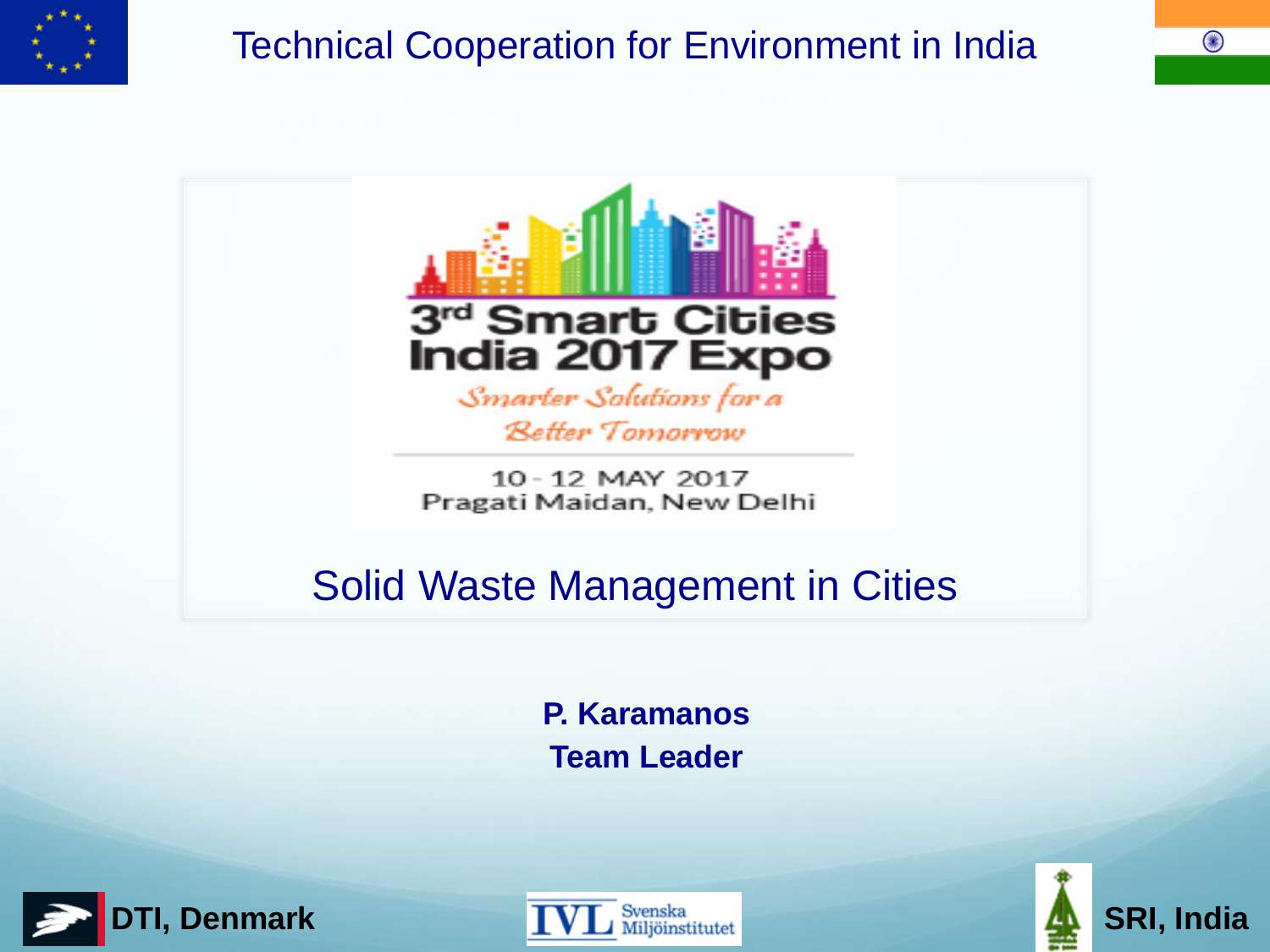

### **Question**

 $\bigodot$ 

#### **Which city in the world operated the first anaerobic digester?**





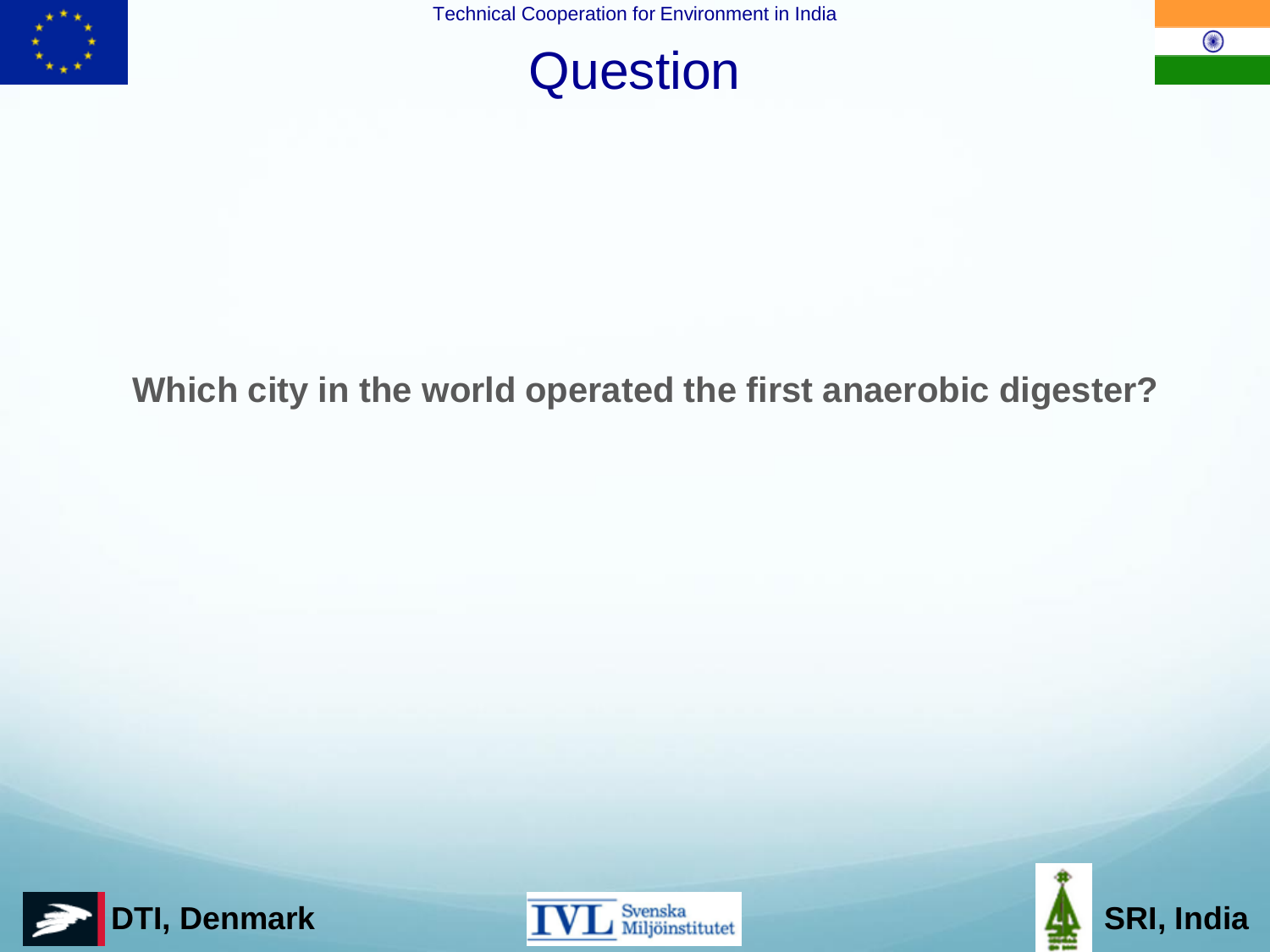



 $(\bullet)$ 

#### **Which city in the world operated the first anaerobic digester?**

India is credited for having built the first-ever anaerobic digester, in 1897, when the Matunga Leper Asylum in Bombay (Mumbai) utilized human waste to generate gas to meet its lighting needs (Khanal 2008 ) .





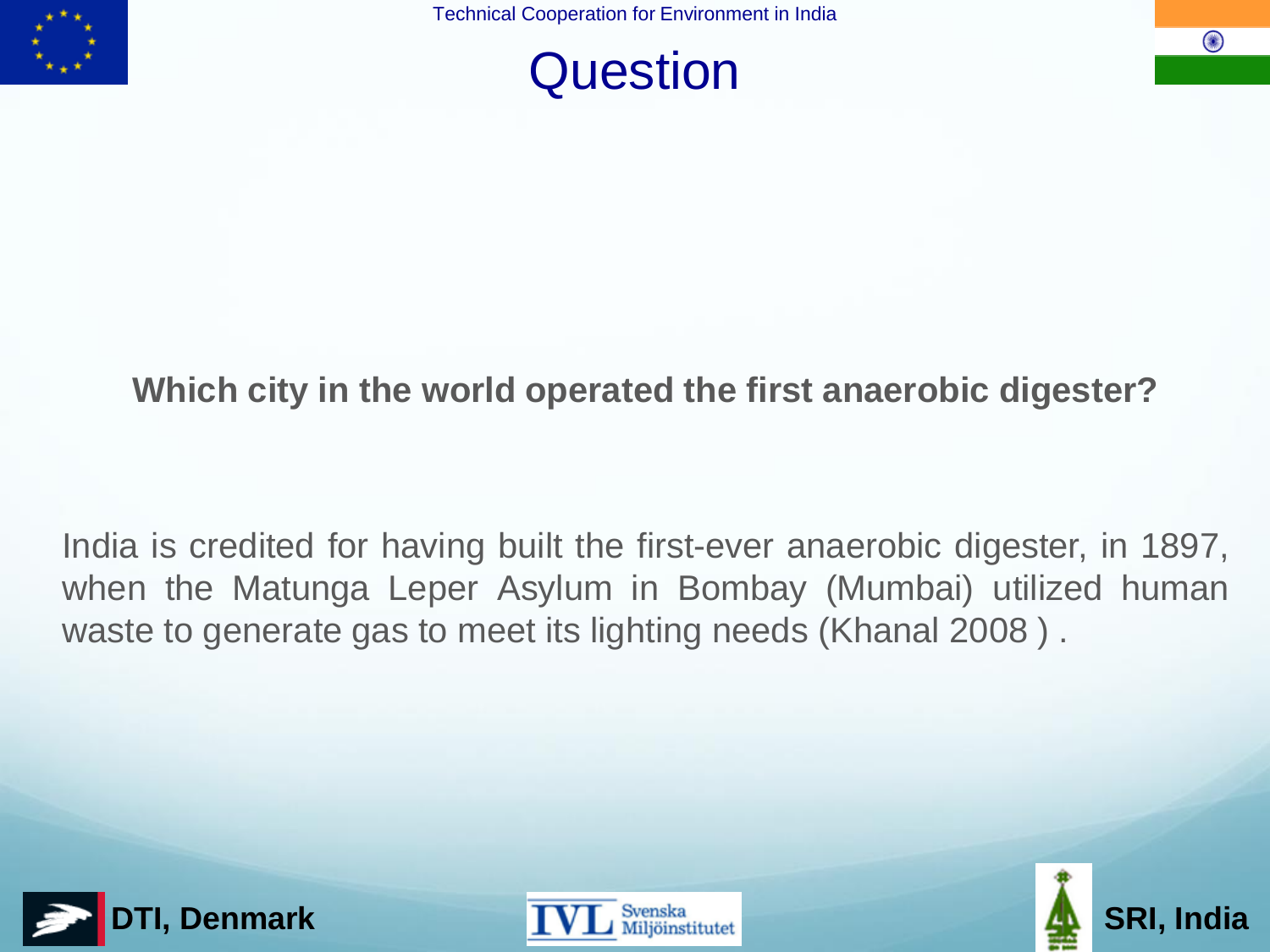

## Project Information

#### **Objective**

Contribute to India's sustainable and inclusive development goals by increasing the use of green energy sources, energy efficiency and clean technologies, based on the local experience of both India and the EU

#### **Consortium**

Svenska<br>Miljöinstitutet IVL, Sweden



Shriram Institute for Industrial Research, India



DTI, Denmark





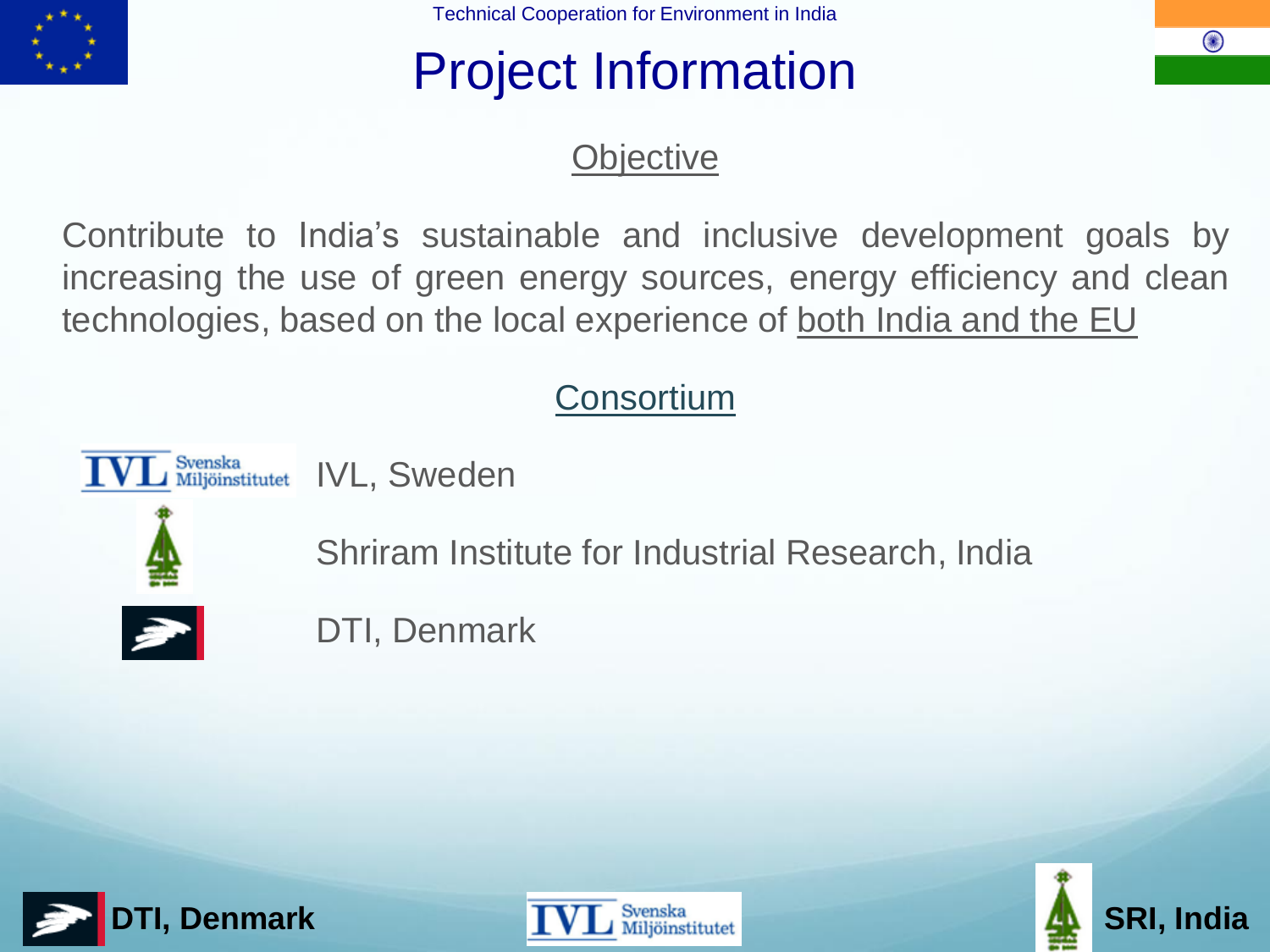

## Background Information

Topics: Solid waste management & sewage treatment

- Focus: Capacity building
- Cities: New Delhi & Mumbai
- Duration: October 2014-September 2018
- Beneficiaries: MOEF&CC, MOUD, Jal Board, Municipal Corporations, CPCB, MPCB, Non-Governmental Organisations, private entities, etc.





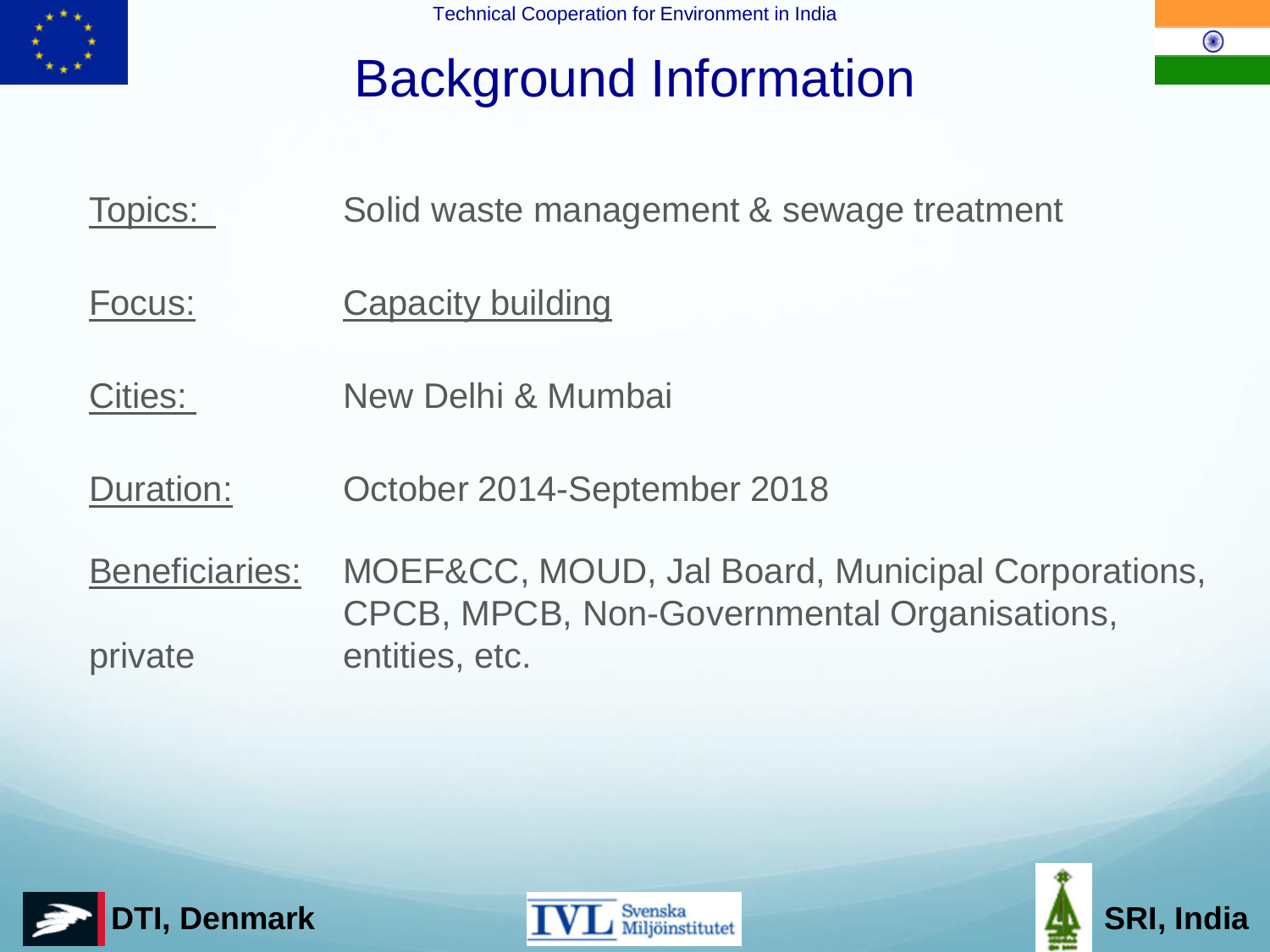

# Key Activities

- Study tours in Sweden, Denmark and Germany in 2016 & 2017
- Consultation workshops on solid waste management and sewage treatment in Mumbai
- 2 e-learning modules
- Publications, meetings, etc
- Technical/policy reports
- Community awareness program







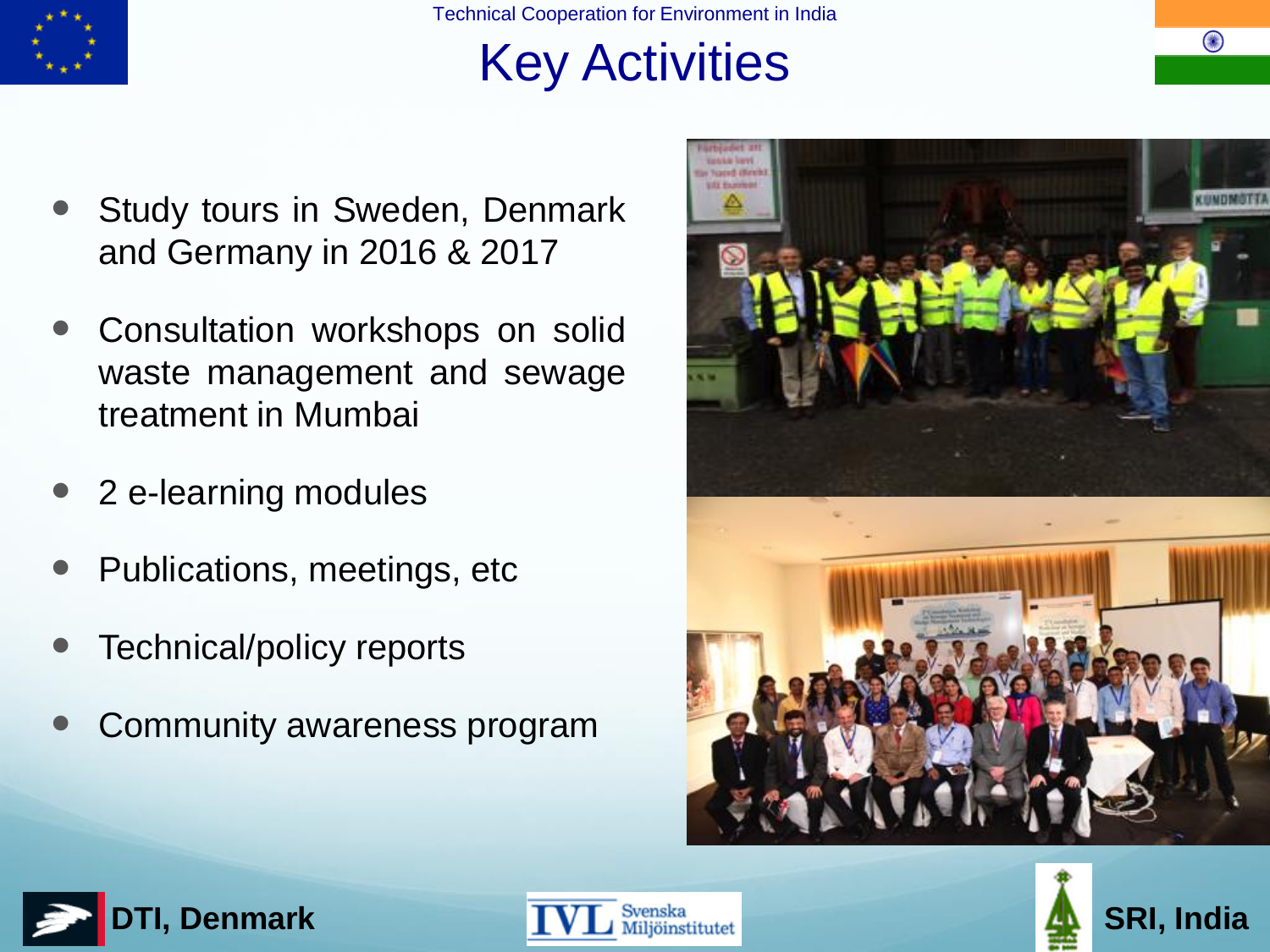

 $\bigodot$ 

### Technical & Policy Analysis

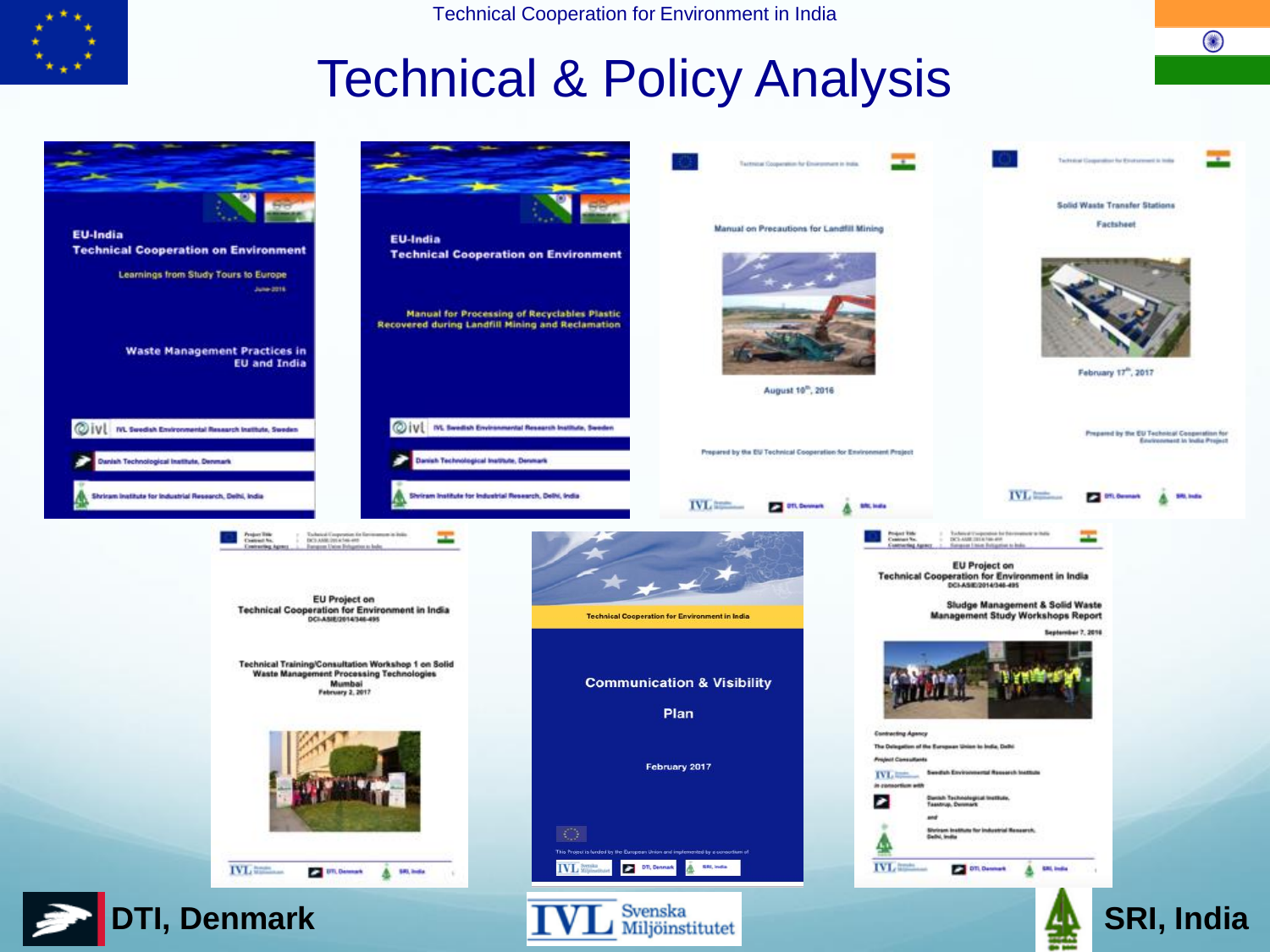

# Stree Mukti Sanghatana Cooperation

- Development of mobile awareness program
- Creation of posters, brochures
- Delivery to schools, communities, waste pickers
- 1<sup>st</sup> delivery in February 2017
- Utilisation of posters for Swachh Bharat









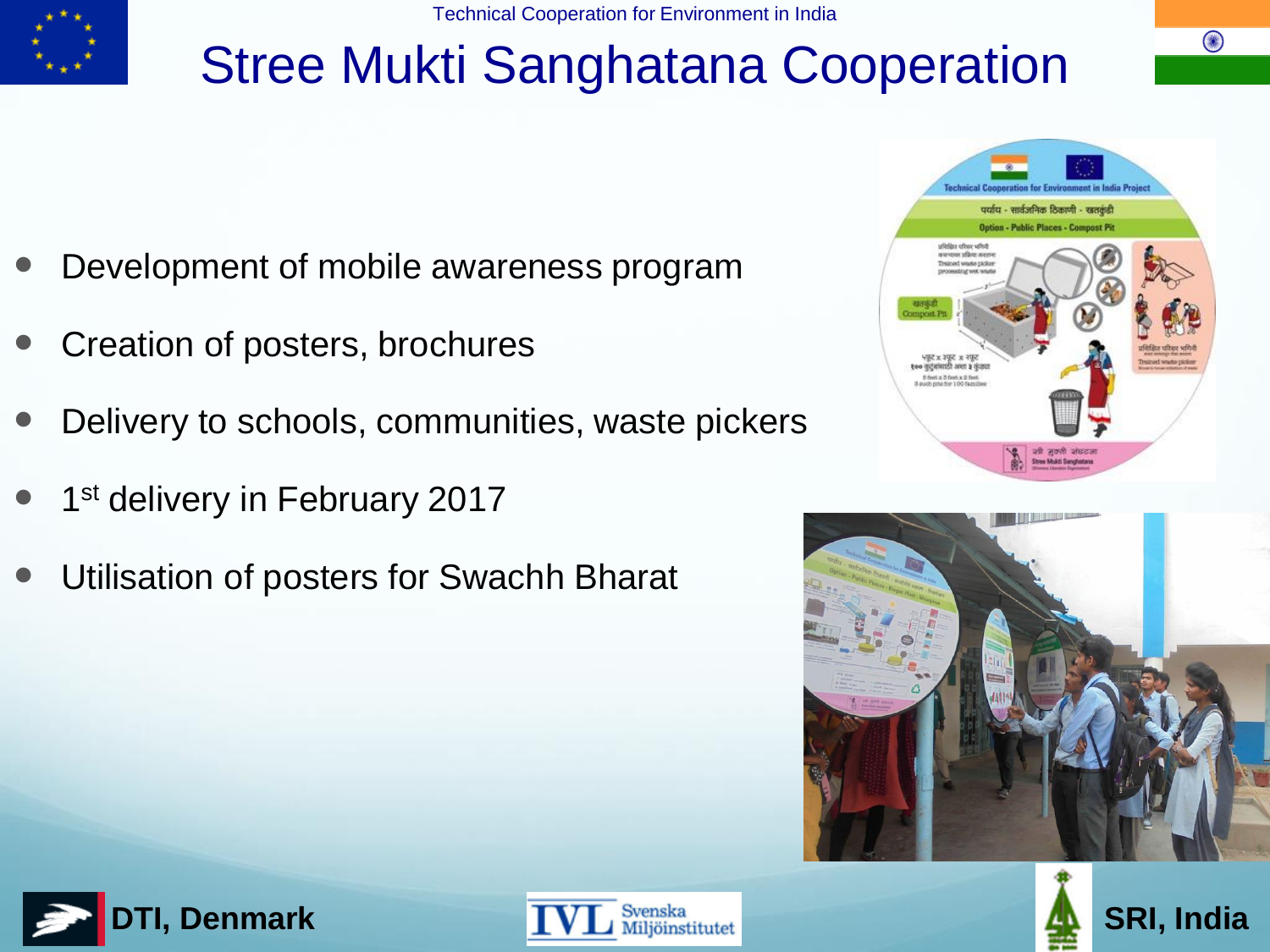

## Key Messages

• Initiatives are useful at local, regional, and national levels

 A combination of policies and technologies are needed to address the challenges

• Incentives are essential components of effective waste management







 $\bigcirc$